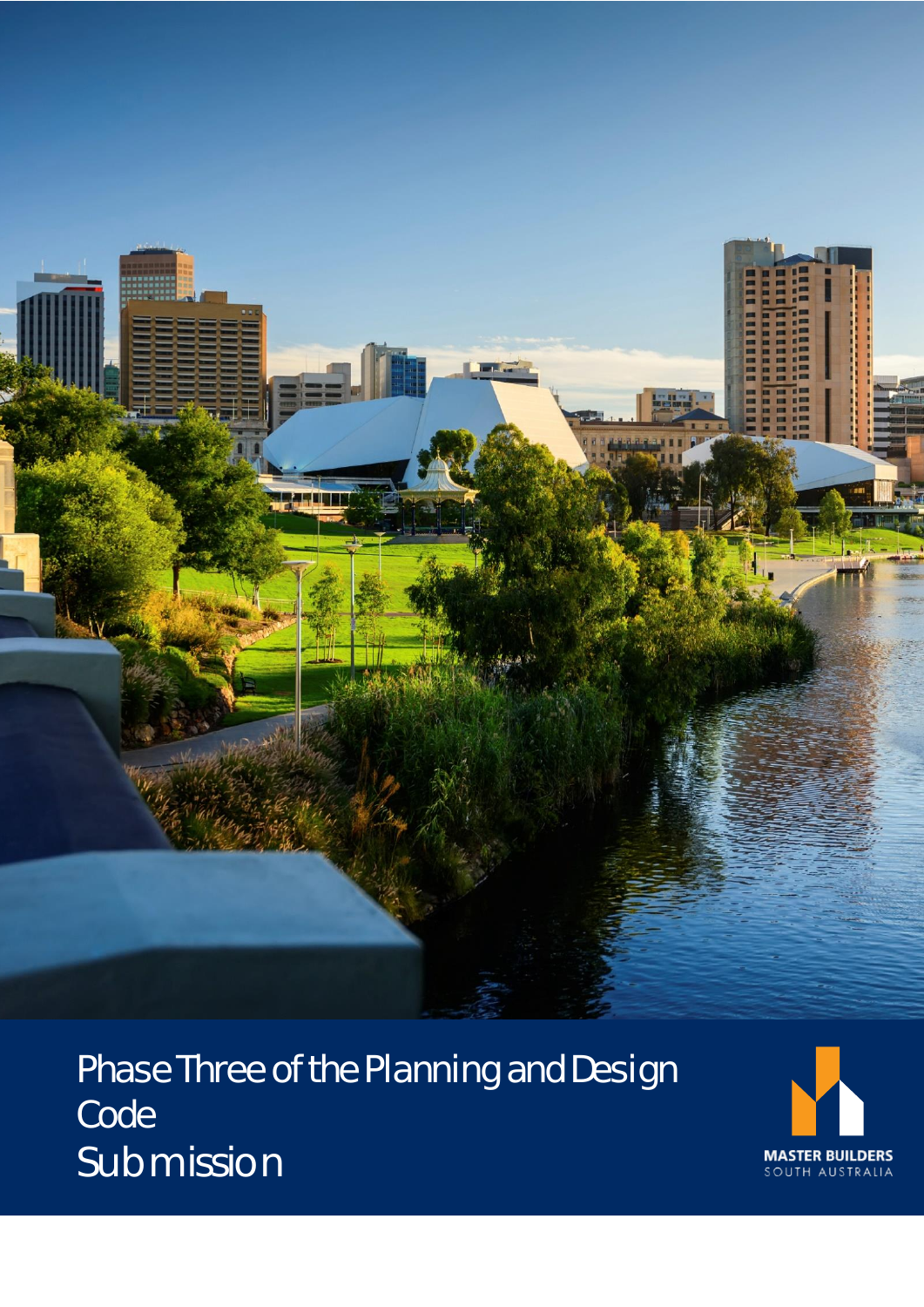

### Contents

| 1. Background: Who we are and the importance of the building and construction industry to |  |
|-------------------------------------------------------------------------------------------|--|
|                                                                                           |  |
|                                                                                           |  |
|                                                                                           |  |
|                                                                                           |  |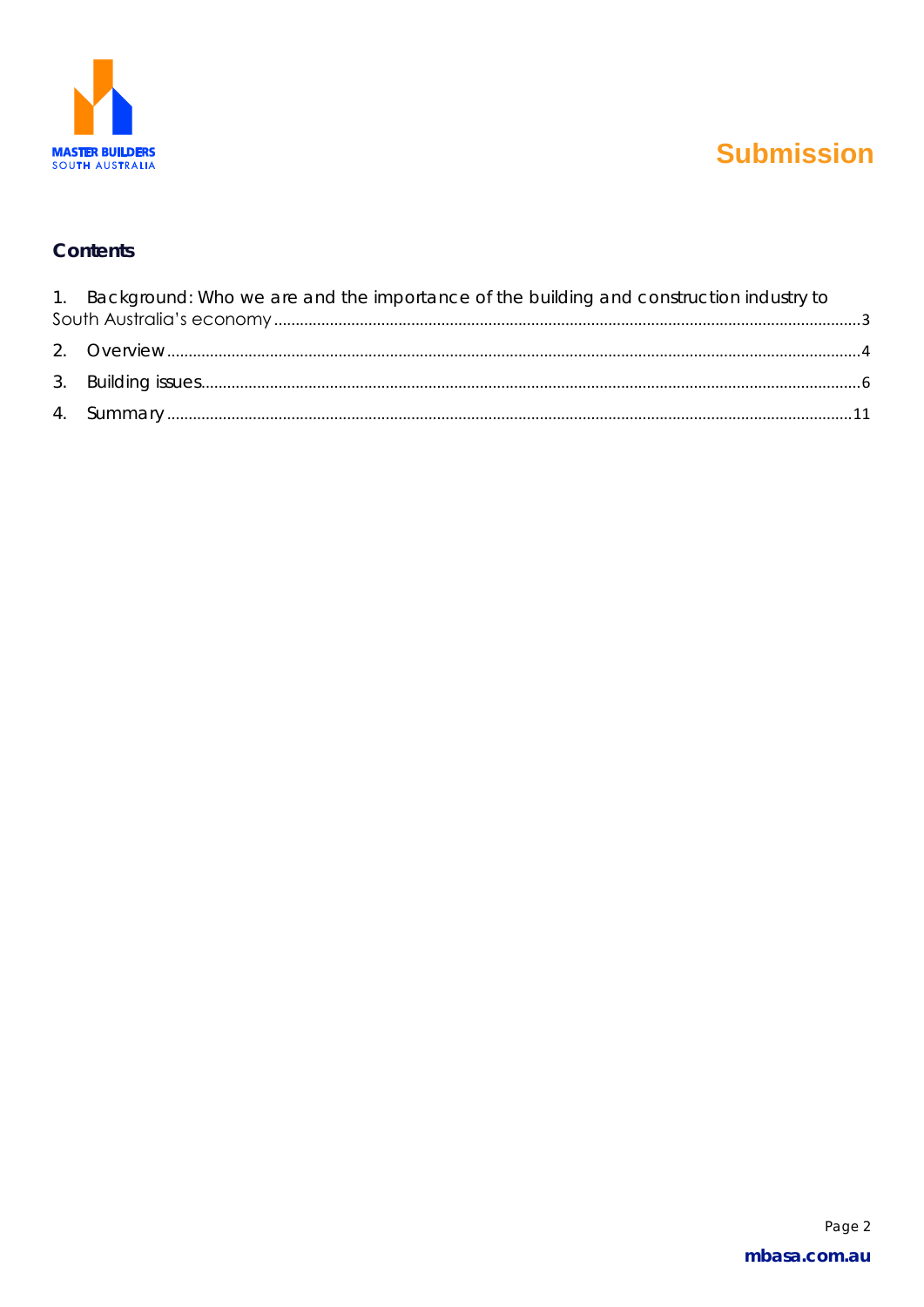

### <span id="page-2-0"></span>**1. Background: Who we are and the importance of the building and construction**

#### **industry to South Australia's economy**

Established in 1884 as the peak body representing South Australia's building and construction industry, Master Builders SA is committed to building a highly productive industry and a prosperous South Australian community and economy.

Building and construction is the second largest industry in Australia. In 2018 South Australia's building and construction industry undertook \$12.84 billion of work, contributing more than \$1 for every \$7 of economic activity within the state. Indirectly, more than one-quarter of South Australia's wealth is produced by the building and construction industry.

As at February 2019 there were 72,151 people directly employed in the industry across all sectors, including residential, commercial, civil engineering, land development and building completion services. This represented 8.49% of total employment in South Australia, and our industry makes up 11.5% of total full-time employment. Indirectly, the industry supports tens of thousands more South Australian jobs.

Master Builders SA is proud of the industry we represent, the jobs it creates, the more than 10,000 homes built and extended for families last year, the outstanding health, education and sporting facilities it has constructed, and the offices it has built for South Australian businesses.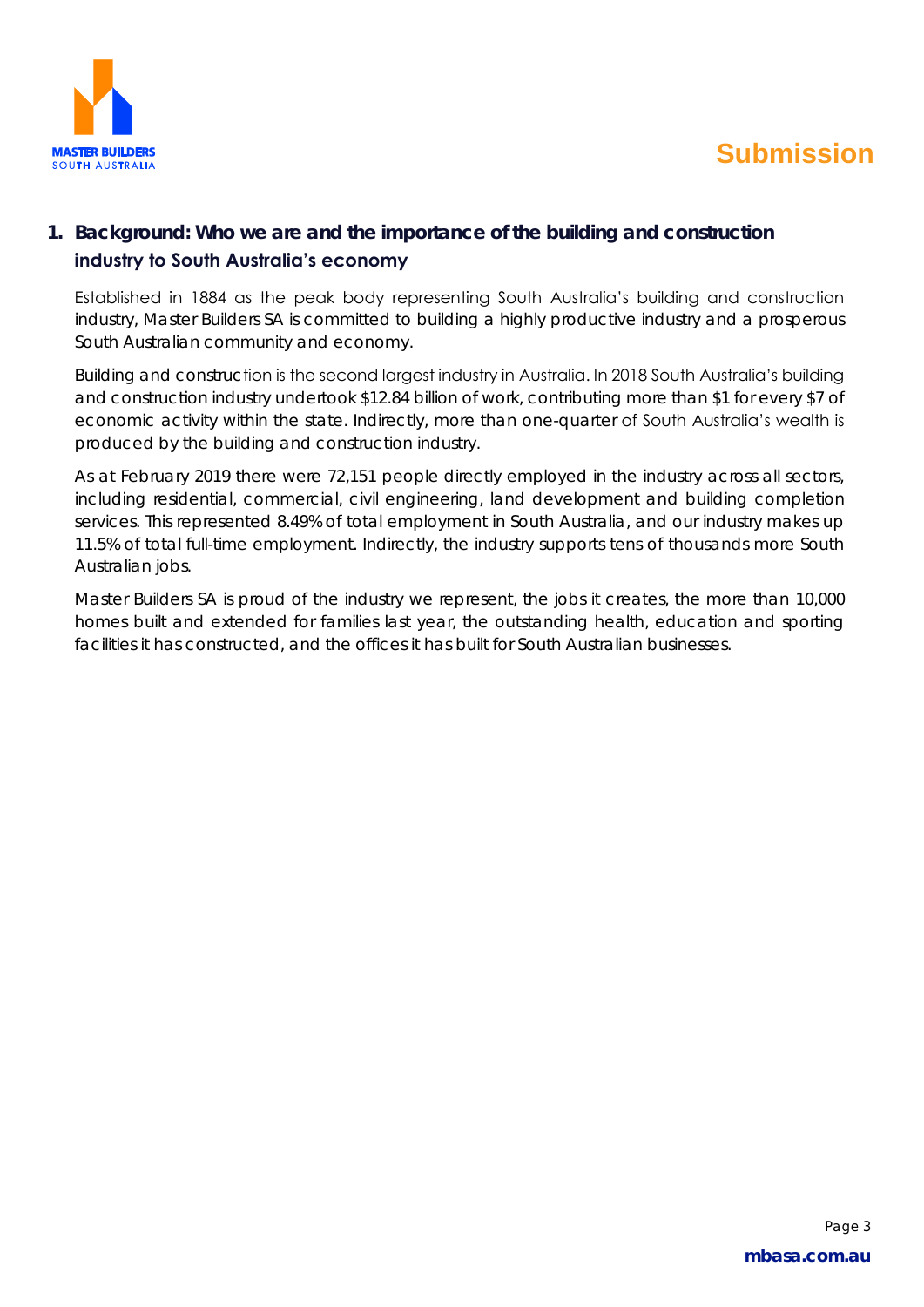

#### <span id="page-3-0"></span>**2. Overview**

Master Builders SA is concerned that the government's planning reforms are moving away from their stated intention of creating a system that is simpler, quicker and easier to use, and gives certainty to planning processes.

The new system is complex and quite difficult to navigate and understand, even for experienced practitioners. Master Builders SA accepts the need to delay implantation of Phases 2 and 3 of the Code until it is "business ready". It is important that the system is properly trialed in order to test all procedural mechanisms and fix any issues. That said, there must be a sense of urgency as until the new Code is online right across South Australia our industry is stuck using the current inefficient system that is a source of great frustration for our members. There is currently more than \$1 billion worth of work for our industry in council planning departments waiting to be processed. It is unacceptable that South Australia is missing out on the economic and social benefits unlocking this potential would deliver, especially given the state's longterm struggle to address high unemployment, especially youth unemployment.

We are also concerned about the potential impact the draft Code would have on housing affordability. Relentless cost pressure as a result of overregulation has already seen 12 home builders go under since November 2018. Whilst only one of these 12 builder was a Master Builders SA member, the financial impact on many of our subcontractor members has been severe and most of our members continue to report a tough market. The insolvencies have received a large amount of media attention, which has undermined confidence in the industry. The number of housing dwelling commencements was 8,210 in 2017-18. That fell 10.4% to 7,360 in 2018-19 and is forecast to decline each year over the next four years to 5,836 in 2022-23 according to the February 2019 Master Builders Industry Forecast<sup>1</sup>.

The building and construction industry, a major employer in the South Australian economy, needs an environment where people feel confident to build and businesses feel confident to invest. The importance of a fast and simple development assessment process and housing affordability cannot be overstated. Currently there are many developers holding off on making decisions on projects as they are not sure of the rules that will be in place. Any project with a decent lead time (i.e medium density, anything requiring architects and designers) is already probably on hold waiting if they aren't with a council. The current situation is also terrible for members designing show homes, who say they really aren't sure what is going to come out at the end of the process.

It must be stressed that there are many things proposed that will benefit our industry such as ePlanning and greenfield master planned estates being assessed differently to infill in a more streamlined approach. The deemed approval process and the exclusion of eaves in the assessment criteria for housing site coverage are also strong welcomed. Positive initiatives such as these must not be overshadowed by subjective, overly descriptive, and arguably unnecessary code requirements. We remain resolute in our belief that housing must remain affordable for the average South Australian.

Our submission on Phase Two of the Code focused on the fact that some of the minimum benchmarks for 10 day turnaround on applications – such as increased landscaping, stormwater retention, garaging and parking requirements – would substantially increase the cost of builds. Individual regulation is often look at in isolation and not seen as a big deal, but they all add up.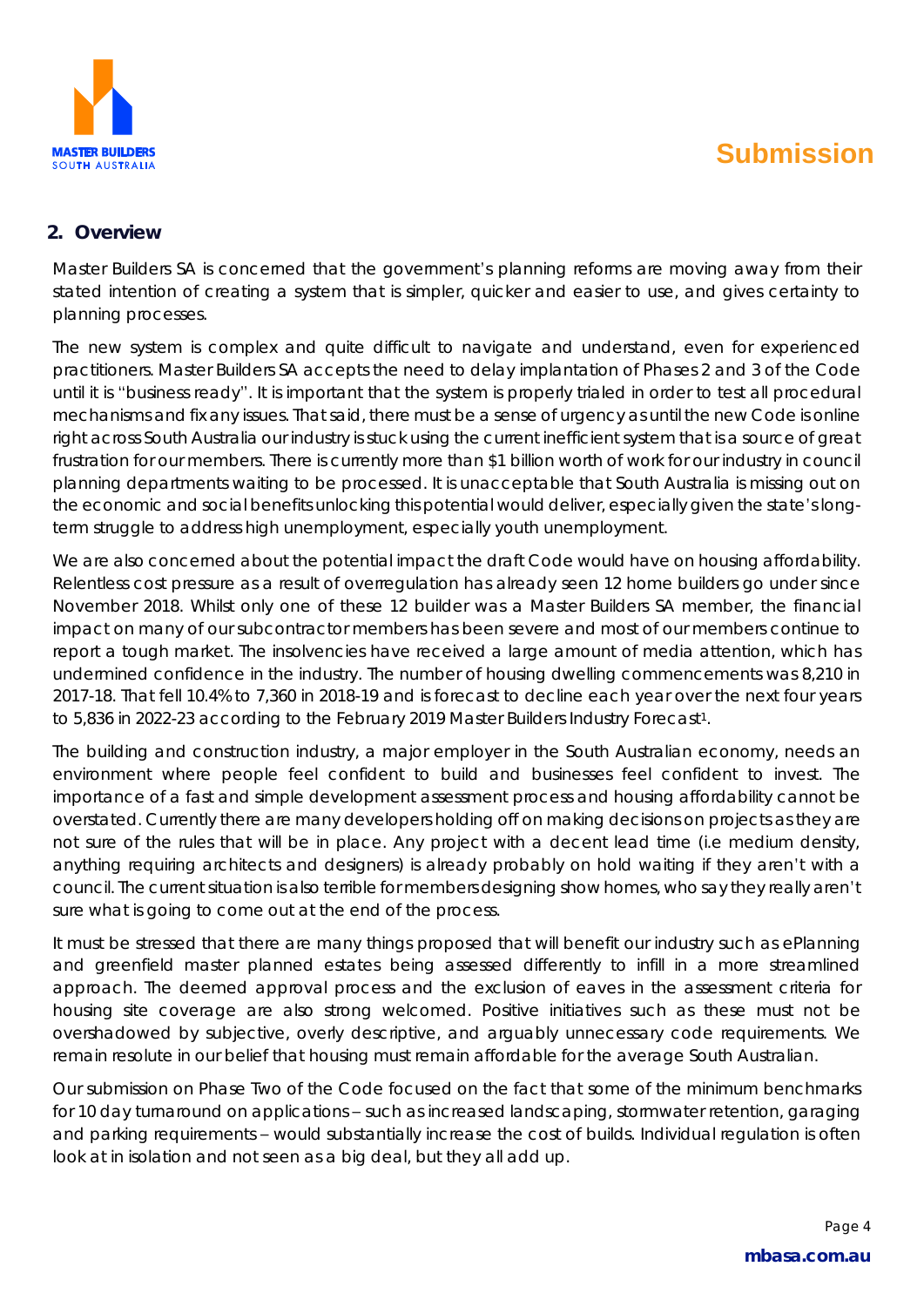

In our consultation for this submission many members expressed their concern that a number of the new requirements are more excessive than those under the existing ResCode. At 3000 pages the Code is voluminous, so we have focused on key issues. As always, Master Builders SA has sought to be constructive and provide suggested alternatives wherever possible. It is important that the government not only takes this feedback seriously, but also has the right systems in place to ensure the Code can continue to be reviewed post-implementation and if necessary, amended.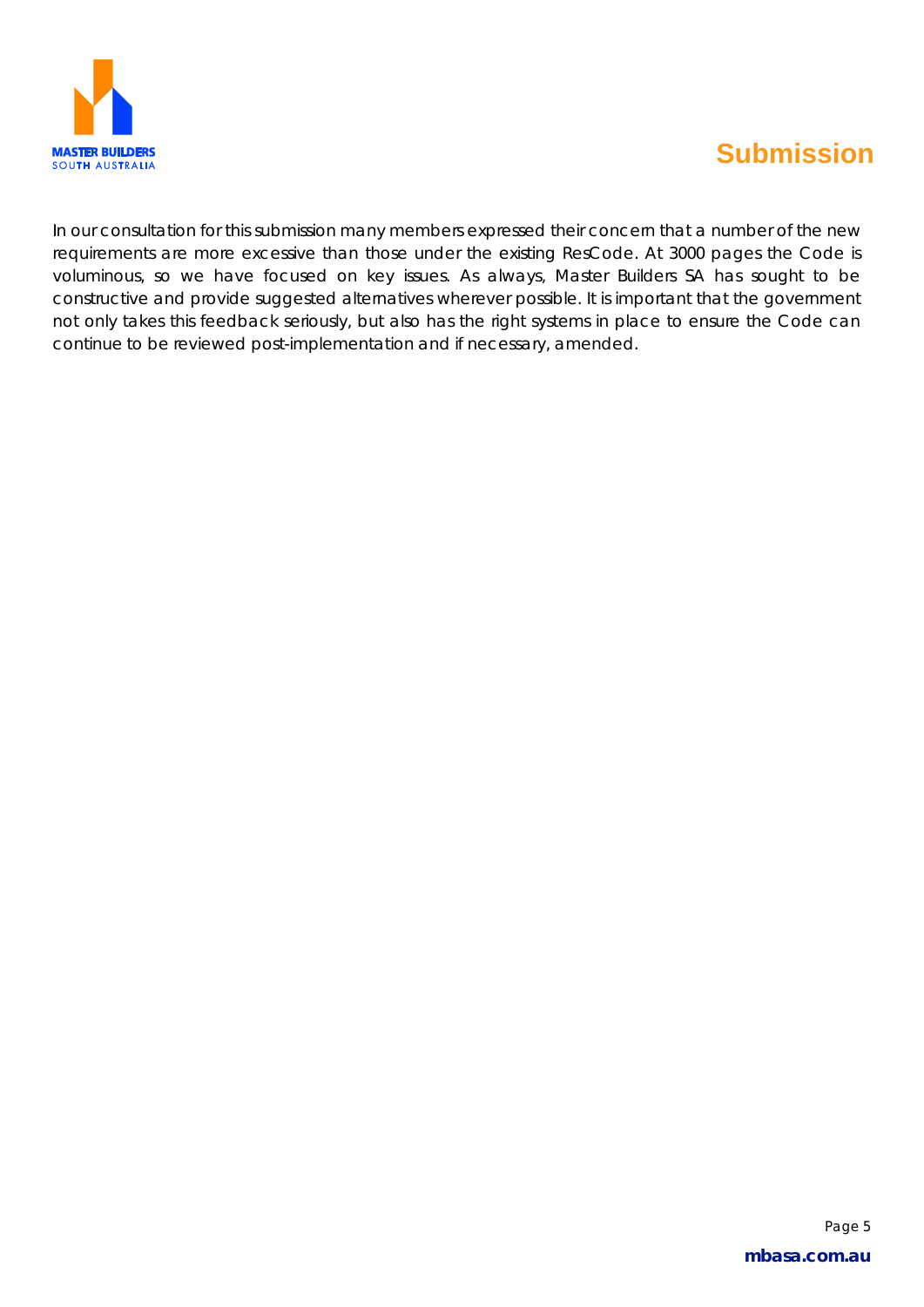

### <span id="page-5-0"></span>**3. Building issues**

As stated previously, planning reforms must strongly consider their potential impact on housing affordability and the wider economy. Master Builders SA strongly supports consumer choice. Whilst a reasonable level of regulation is acceptable we don't believe things like rainwater tanks, window dimensions, room size and site coverage need to be specified. This is a restriction of personal freedom and cost impacts are felt the most by those who can least afford it - first homebuyers. It should be remembered that South Australia's market has the lowest percentage of first homebuyers in Australia.

#### 1. **Overlays and referrals**

The impact of overlays that exclude the DTS assessment process will be longer assessment timeframes. Master Builders SA believes that overlays should not be listed as "exceptions" when determining whether a "Class of Development" can proceed as DTS development.

The draft Code would exclude dwellings from a DTS pathway if they are located within the Building Near Airfields overlay. Although the assessment provisions for this overlay is silent on residential development it would need to be performance assessed purely due to the overlay being in place.

Similarly, dwellings located within any of the Hazards (Bushfire) overlays are excluded from being considered as DTS. This is unnecessary where the requirements of the CFS are known and no referral to the CFS is triggered and should be assessed as DTS.

2. **Private open space** (General Development Policies – Design in Urban Areas – Table 1 – Outdoor Open Space)

It is unclear why the 300m² allotment requirements under the ResCode has been increased. The effect is 36m² more private open space is required. Rather than private open space requirements being determined by the size of the site, a single private open space for all allotment sizes (other than very small developments such as apartments for example) would be more practical.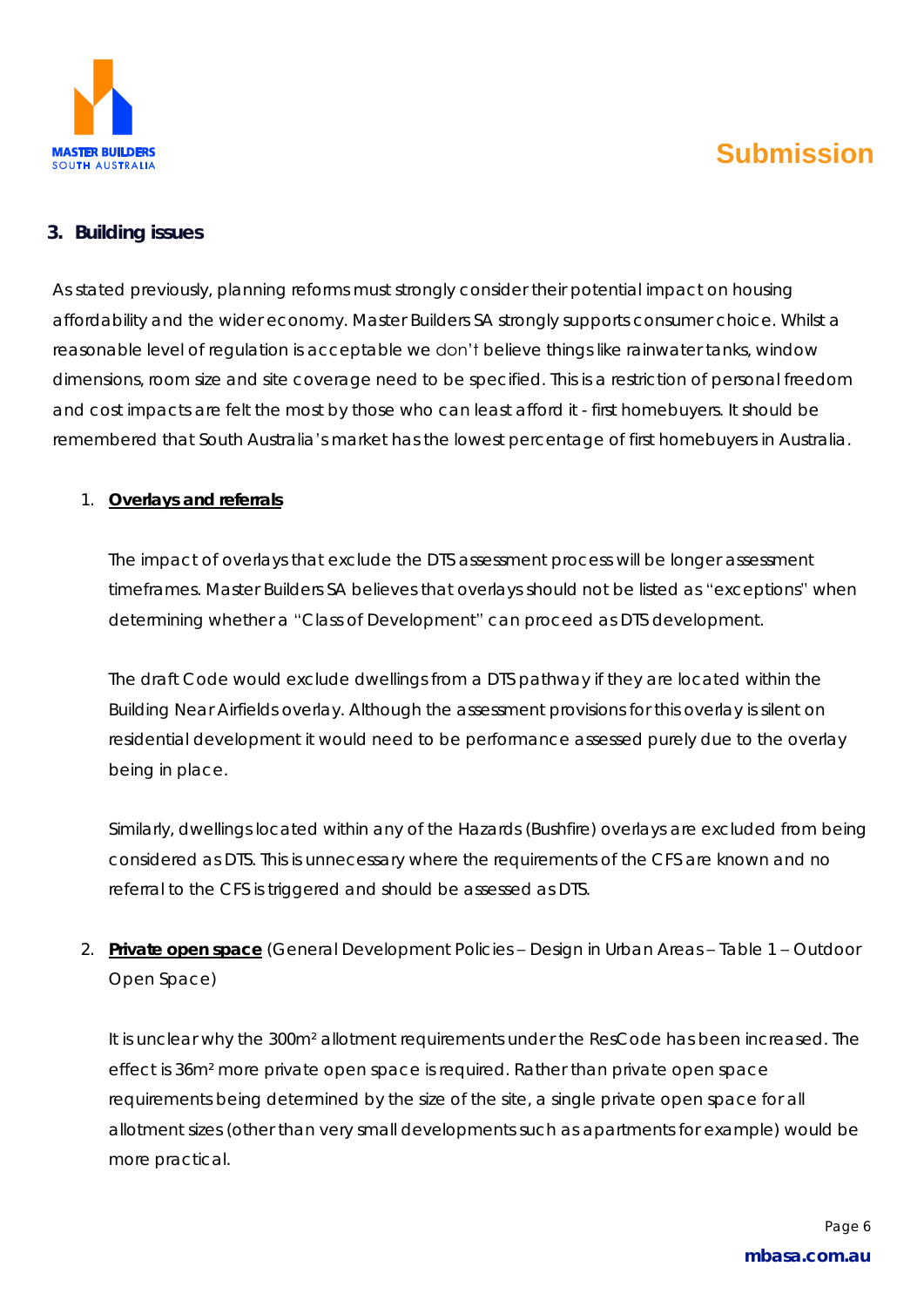

### 3. **Soft landscaping** (General Development Policies – Design in Urban Areas – DTS/DPF 21.1)

Under what is proposed the size of the site determines the soft landscaping requirement. Master Builders SA believes the proposed percentage is excessive and will reduce the size of dwellings able to be accommodated on a site. In addition, greenfields developments will require larger allotments, making housing less affordable for those wanting larger homes.

4. **Public notification** (Procedural matters in all zones)

The number of applications that require public notification will significantly increase under the new Code. This will negatively impact on housing affordability due to additional costs and longer timeframes.

For example, a single minor departure from the requirements for wall height or articulation or site area will mean an application will be publicly notified, as will an allotment that already exists but does not achieve a minimum DTS site area.

Master Builders SA believes longer timeframes is not consistent with the stated objectives of the planning reforms and that the Code should not deliver increased public notification requirements than the current system.

5. **Garage internal dimensions** (General Development Policies – Design in Urban Areas – DTS/DPF 23.1)

The proposed requirement is more than what is required under Australian Standards and will force many builders to change their plans. This will have a particularly large impact on volume builders, whose clientele is made up of many first homebuyers, especially for the designs on smaller allotments. Master Builders SA believes if policy is to change from the current ResCode requirements it should be to minimum Australian standards.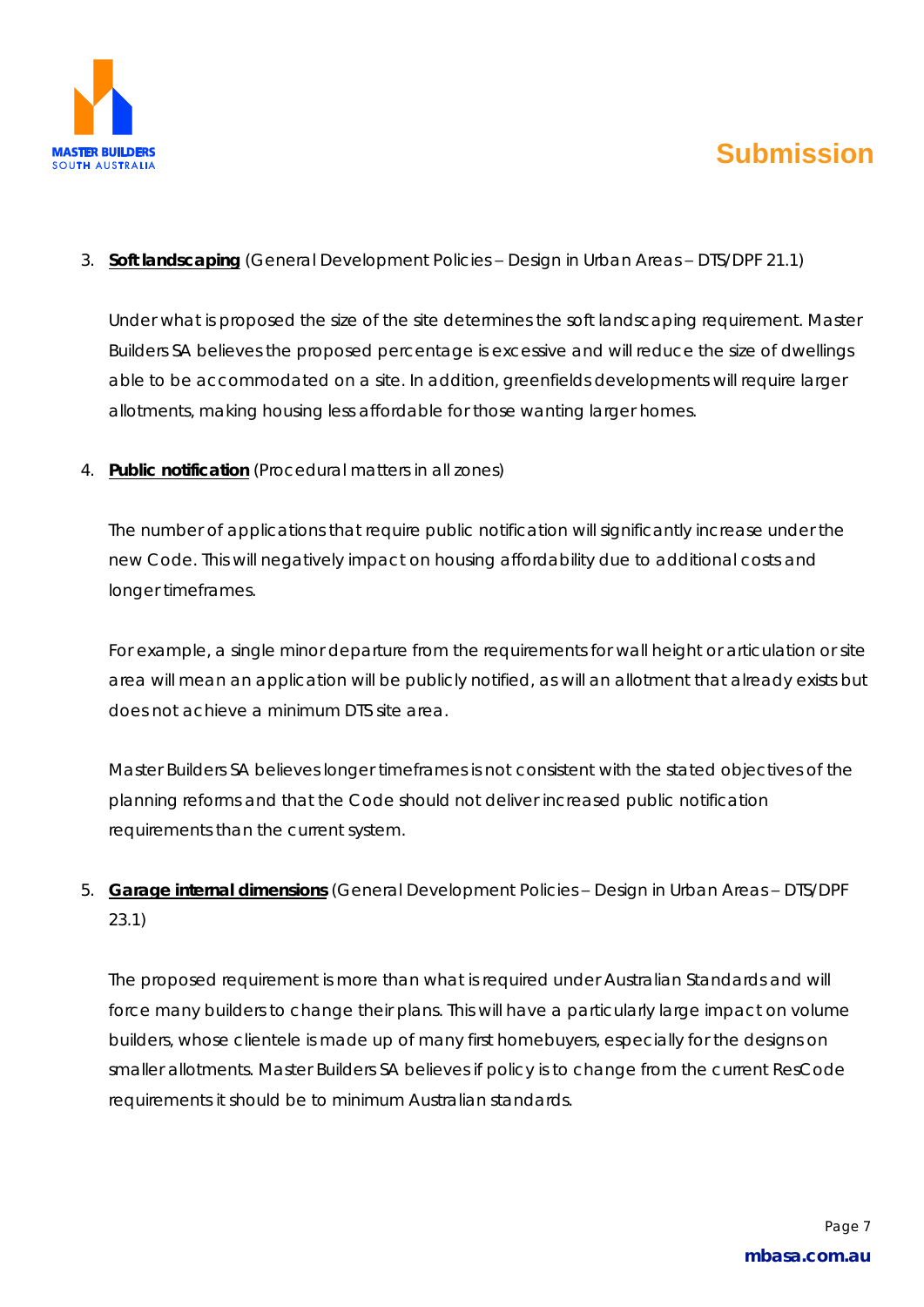

6. **Top of kerb** (General Development Policies – Design in Urban Areas DTS/DPF 17.1)

Under the proposed requirement the ground level finished floor level of the house must be 300mm above the top of the kerb. In the instance that the allotment is lower than the top of the kerb due to natural land slope, will all of these dwellings be excluded by default from DTS? If so this is unnecessary because a stormwater connection point or a stormwater system designed by a qualified engineer would provide an acceptable outcome.

7. **Internal room dimensions for primary street facing habitable room** (General Development Policies – Design in Urban Areas DTS/DPF 14.1)

The minimum 2.7 metre dimension for a 'primary street facing habitable room' will reduce garage options on affordable narrow allotments. It will also limit choice for people seeking a double garage. This is another unnecessary regulation of consumer choice.

8. **Two square metres of glazing** (General Development Policies – Design in Urban Areas DTS/DPS 14.1)

Under the Code each dwelling with a frontage to a public street must include at least one window with a total area of at least 2m<sup>2</sup> facing a primary street from a habitable room that has a minimum room dimension of 2.5m. Again, this is another unnecessary regulation of consumer choice and will result in houses all looking the same. Why can't a person choose multiple windows if they want?

9. **Garage width and building on boundaries for narrow allotments** (General Development Policies Design in Urban Areas DTS/DPF 18.1)

The Code introduces narrow allotment width requirements for double garages. Many members have advised that this will cause issues with many designs that have proven to be popular with first homebuyers in particular and likely result in single width garages only being achievable.

A concern that has been raised during discussions on planning reforms has been the lack of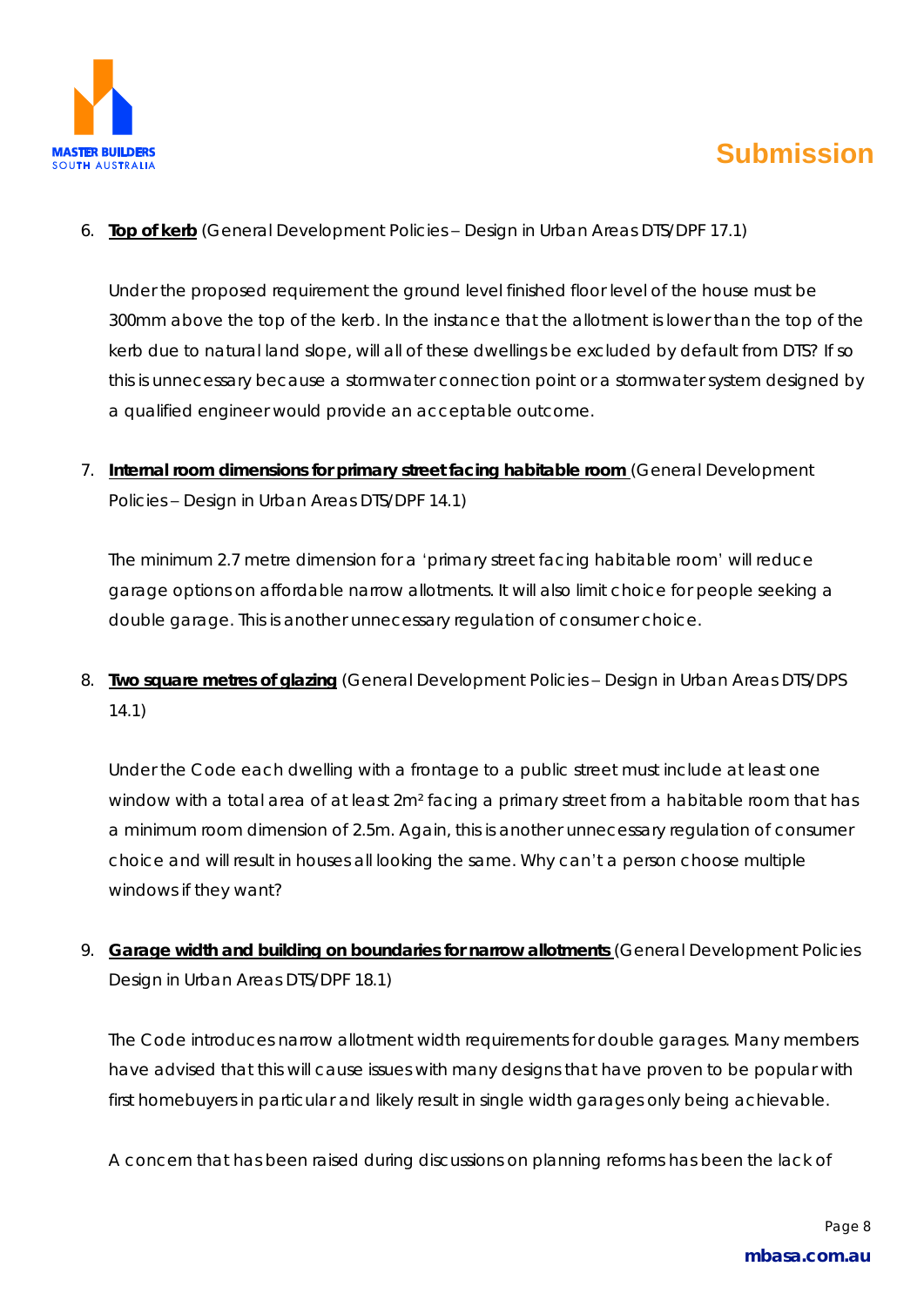

carparking available on streets. This will not be addressed by limiting options that provide double garaging.

If garage sizing must be regulated – and we don't believe it needs to be – the maximum garage width requirement should be increased to 60 per cent to allow a double garage on a 10 metre wide allotment.

10. **Tree plantings** (General Development Policies – Design in Urban Areas PO 21.2)

Whilst well intentioned this requirement will make housing less affordable, has the potential to cause serious legal issues and should be excluded.

For engineers to warranty the house footings there will be an increased footing size to deal with potential roots (increased steel and concrete which will increase costs).

11. **Rainwater and stormwater detention**(General Development Policies DTS/DPF 22.1)

Master Builders SA's position on compulsory rainwater tanks is well-documented: we have no problem with them, but they should not be compulsory. The Code increases the minimum requirement from a 1,000 litre tank to a 2,000-5,000 litre tank (depending on lot size). This will be difficult to achieve on smaller allotment sizes after private open space, tree and storage requirements are met. This will affect house sizes and housing affordability.

12. **Waste storage** (General Development Policies DTS/DPF 24.1)

An exclusive 3 square metre for waste will need an increase in private open space which will result in either increased allotment areas or reduced house sizes. There is no need for this requirement.

13. **Design features, front elevation** (General Development Policies DTS/DPF 18.2)

The proposed minimum three design feature options is unnecessarily constricting. With only four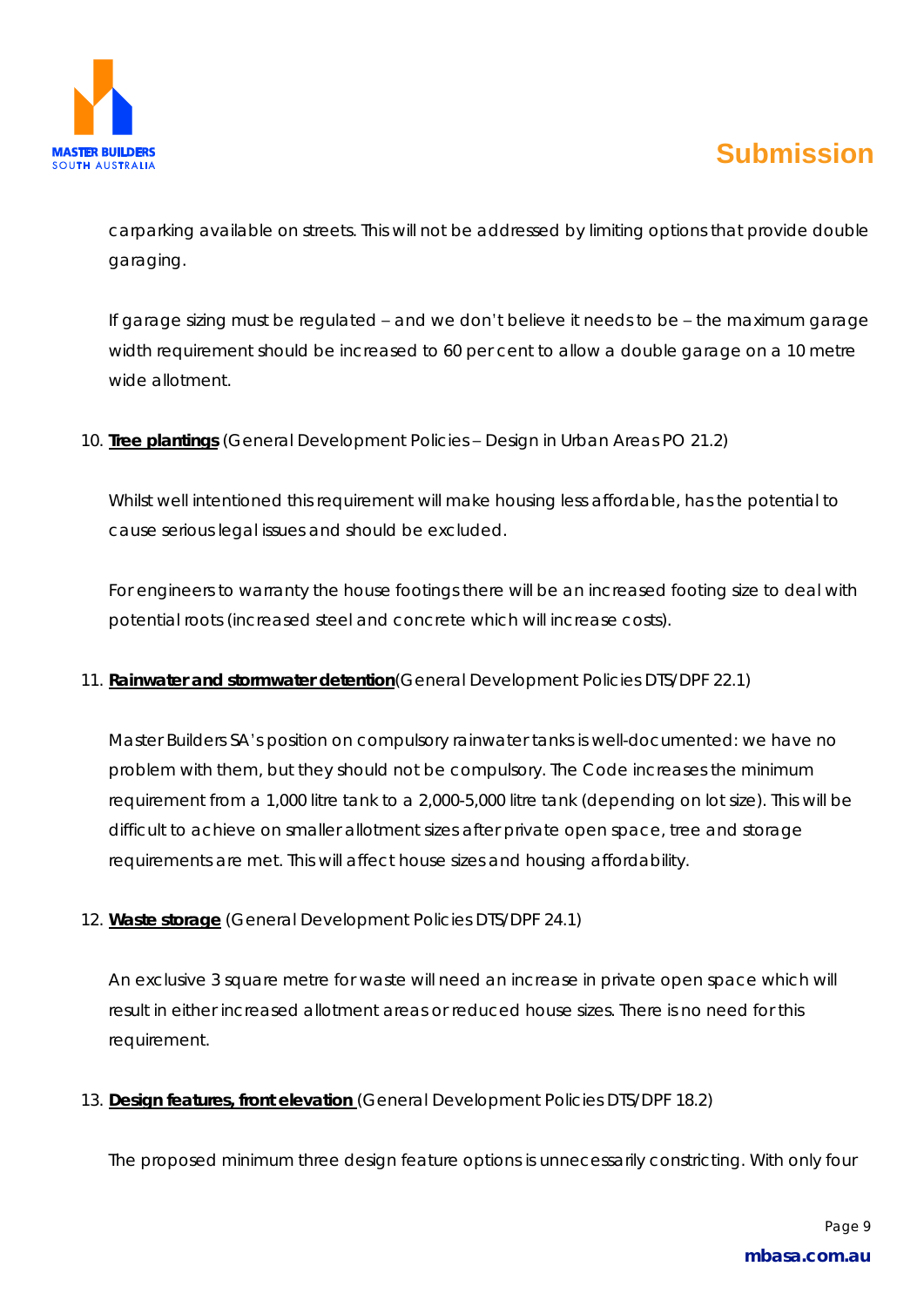

options for single storey designs, with two based on entry feature, a lack of variety in street elevations is likely. Once again, Master Builders SA supports consumer choice.